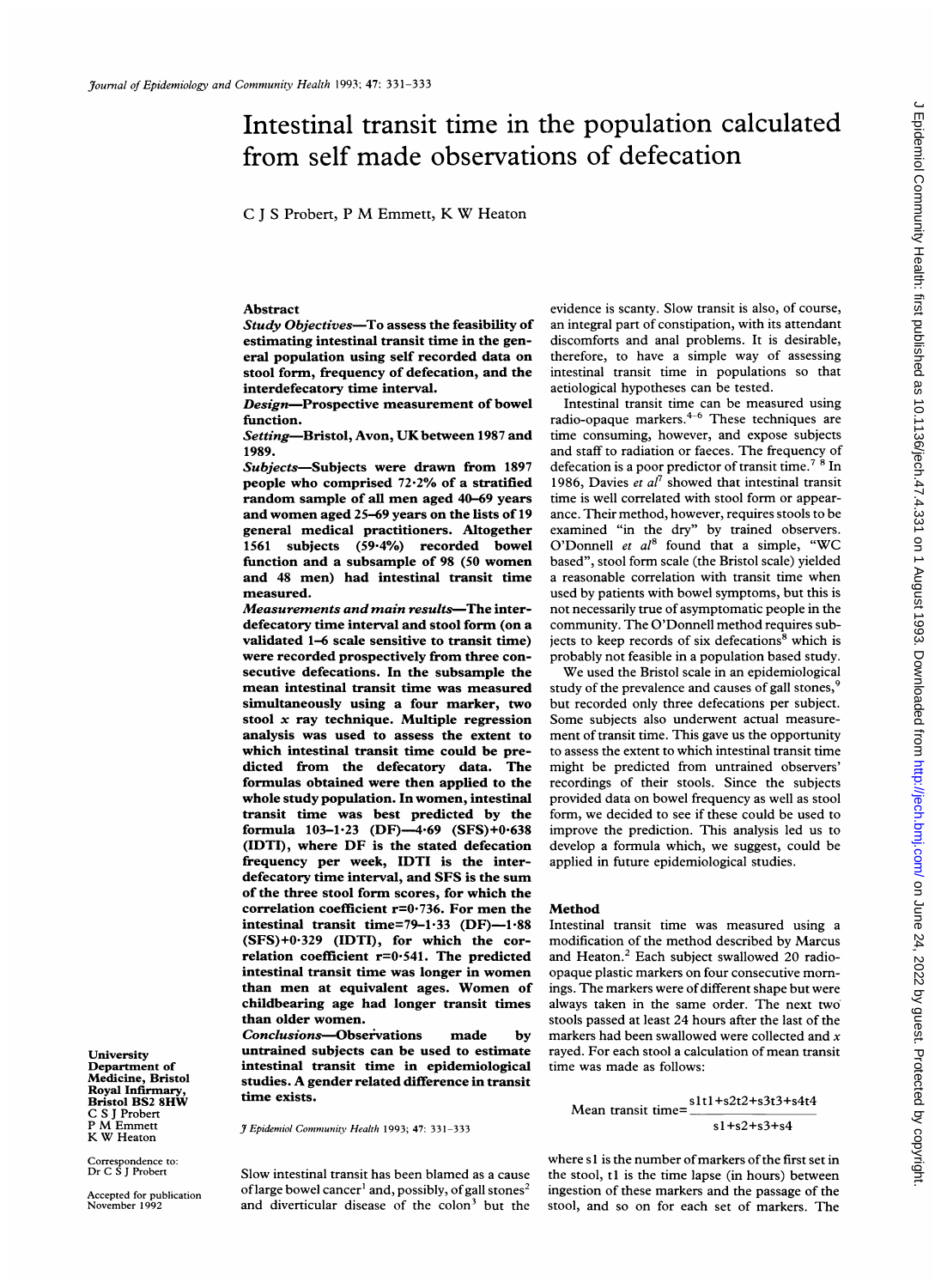calculation was performed only if there were at least two different markers in the stools. The average of the transit times from the two stools was taken as the transit time of that person at that time.

The 98 subjects in whom transit time was measured were a subsample of the 1897 volunteers who attended for ultrasonography of the gall bladder between October 1987 and March 1989.<sup>9</sup> These 1897 people comprised 72-2% of <sup>a</sup> stratified random sample of all the men aged 40-69 years and women aged 25-69 years on the lists of 19 general practitioners in East Bristol-an area in which virtually everyone is white and registered with a general practitioner. Younger men were not studied because gall stones are rare in this group. The subsample consisted of persons with asymptomatic and, to the subject, unknown gall stones plus gall stone free, randomly selected controls of similar age and sex. While they were undergoing measurement of their intemal tranist time they made recordings of three defecations. The subjects were 50 women and 48 men (71% of those approached).

The three stool, record form used in this study included the date and time of each stool, from which two interdefecatory time intervals were calculated. Each stool was assigned <sup>a</sup> number on the Bristol stool form scale<sup>8</sup> as follows:

(1) Small hard lumps, like nuts;

(2) Sausage like but lumpy;<br>(3) Sausage or snake like wit Sausage or snake like with a cracked surface;

(4) Sausage or snake like, smooth and soft;

(5) Soft blobs with clear-cut edges;

(6) Fluffy pieces with ragged edges, <sup>a</sup> mushy stool.

This scale, with the addition of a seventh type (watery, no solid pieces) has been validated as reflecting not only transit time<sup>8</sup> but also symptoms of straining and urgency.'0 For each subject, <sup>a</sup> stool form score was calculated by summing the type numbers of each stool. This yielded a range from <sup>3</sup> (for <sup>a</sup> person who passed three type one stools (scybala)) to 18 (for <sup>a</sup> person who passed three type six stools (mushy)). The subjects' average number of defecations per week was obtained from their response to a questionnaire administered in the previous two months.<sup>9</sup>

Multiple regression analysis using Minitab software<sup>11</sup> was performed separately for men and women using the stool type score, the mean interval between three defecations, and the stated average number of defecations per week to predict the average transit time. The relative weights of the predictors were found by standardising each of them.

The prospective bowel record form was also available from subjects who did not undergo the

| Age group (y) | Men                                  | Women                                | Difference<br>between men<br>and women<br>(95% CI) |
|---------------|--------------------------------------|--------------------------------------|----------------------------------------------------|
| $25 - 29$     |                                      | 66.8(26.2)                           |                                                    |
| $30 - 39$     |                                      | $(n=245)$<br>62.5(21.3)<br>$(n=275)$ |                                                    |
| $40 - 49$     | 53.2(10.9)<br>$(n=329)$              | 62.5(21.7)<br>$(n=170)$              | 9.2(5.8, 12.7)                                     |
| $50 - 59$     | 52.2(11.4)                           | 59.4(21.6)                           | 6.9(2.9, 11.1)                                     |
| $60 - 69$     | $(n=189)$<br>53.0(11.7)<br>$(n=159)$ | $(n=121)$<br>59.5(22.1)<br>$(n=70)$  | 6.5(0.9, 12.0)                                     |

# C  $f S$  Probert, P M Emmett, K W Heaton

transit time/defecation correlation studies. The whole study group was used to estimate the transit time of our population sample. This was possible in the 884 women and 677 men who provided complete records (83-5% and 80-8% respectively of those who attended).

#### Results

In women intestinal transit time was best predicted by the equation:

 $ITT=103-1.23$  (DF) $-4.69$  (SFS) $+0.638$  (IDTI)

for which the correlation coefficient= $0.74$ . Sixty four per cent of predicted transit times were in the correct quartile and 75% of the slowest quartile of women were correctly identified. When the variables were standardised to <sup>a</sup> mean of 100 the formula became:

$$
ITT=103-0.091 \quad (DFs) -0.486 \quad (SFSs)+0.172
$$
  
(IDTIs)

indicating that the stool form score had the greatest weighting, contributing 74% of the predicted transit time.

In men intestinal transit time was best predicted by the equation:

$$
ITT = 79-1.33 (DF) - 1.88 (SFS) + 0.329 (IDTI)
$$

for which the correlation coefficient was  $0.54$ . Fifty per cent of predicted transit times were in the correct tertile. Only 50% of the slowest third of men were corectly identified. When the variables were standardised the formula became:

$$
ITT=79-0.156 \t(DFs) - 0.204 \t(SFSs) + 0.076
$$
  
(IDTIs)

showing that the stool form score contributed relatively less than in women, 49%.

The correlation coefficient was higher for those subjects with slow predicted transit time than for those with a fast time. For example, in the slower 50% of men, for whom ITT= $118-0.167$  (DF)- $0.296$  (SFS) $-0.003$  (IDTI), the correlation coefficient was 0-645.

The formulas were applied to the whole study population and the results for each age group are presented separately because of the varying number in each group. The results are summarised in the table. At equivalent ages, women had longer transit times than men. Age had no significant effect in men, or in women under 50 years old. Women of child bearing age (25-49 years), however, had longer transit times than older women (64 $0$  v 59 $-4$  hours; difference 4 $-6$ , 95% confidence interval  $1.1$ ,  $8.1$  hours).

## **Discussion**

This study shows that observations made by untrained members of the public on just three defecations can be used to obtain an estimate of whole gut transit time which is accurate enough for epidemiological purposes, at least in women and people with a tendency to slow transit. Accuracy would doubtless be better if more than

Table Mean (SD) predicted intestinal transit time in hours in men and women at different ages